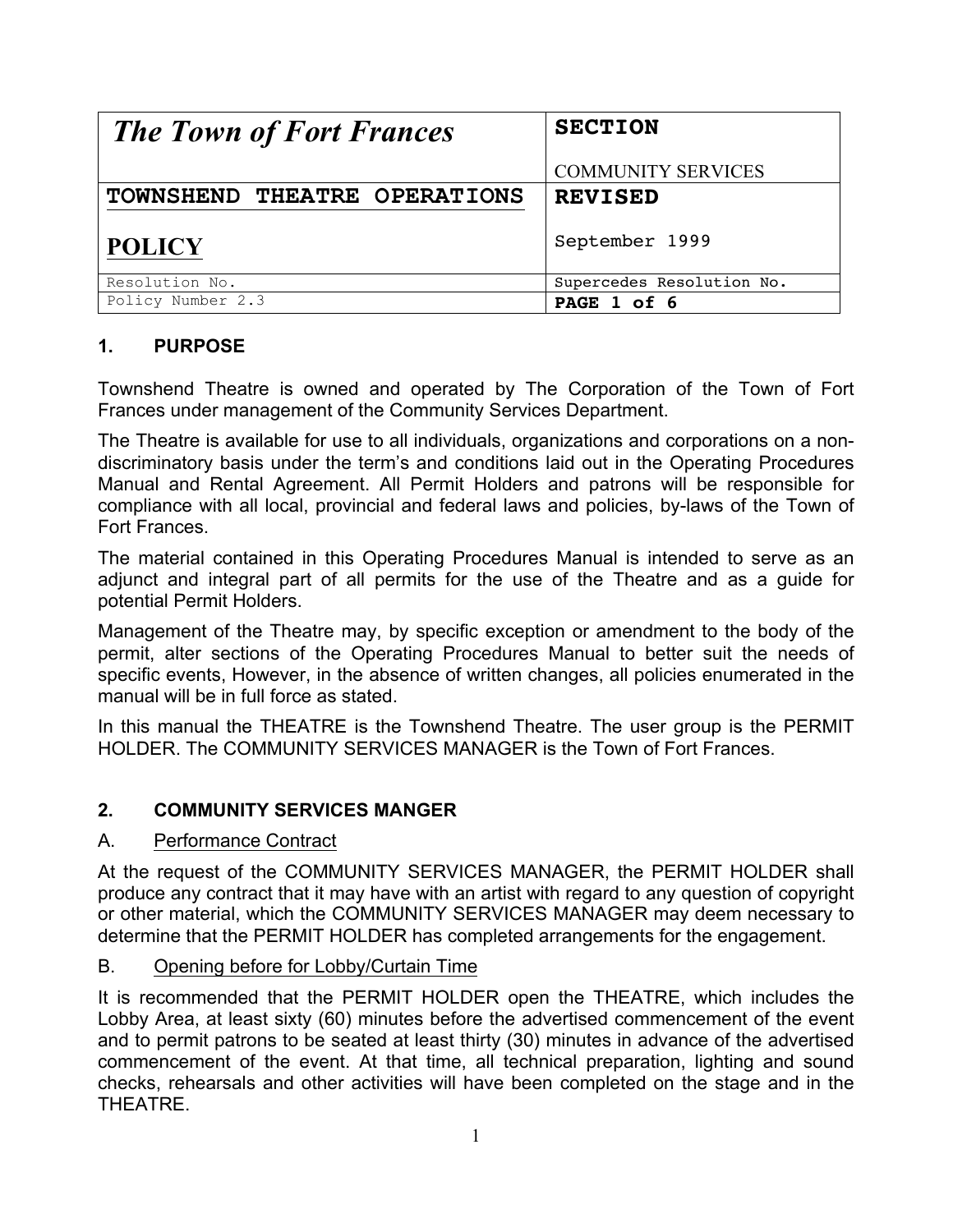The PERMIT HOLDER agrees to make every effort to begin the event within five minutes after the announced commencement time. The PERMIT HOLDER or designate, at their discretion or when unforeseen circumstance's dictate, will delay the start of the performance for a reasonable period of time to allow the majority of patrons to be seated.

It is recommended that for all programs lasting one hour or more, the PERMIT HOLDER will schedule and allow an intermission of not less than twenty (20) minutes, subject to modification by the TIHEATRE.

# C. Permit Holder Representative

The PERMIT HOLDER will furnish to the THEATRE the name, address and phone number of the PERMIT HOLDER'S representative. This representative will be the sole person authorized to make decisions or to negotiate with the THEATRE. This representative, who must be present at each performance, will then be the sole person authorized to resolve problems and conflicts or to negotiate any alterations in performance procedure with the staff of the THEATRE

## D. Open Rehearsals

Any rehearsal attended by more than twenty (20) non-personnel will be considered a performance at the THEATRE unless approved in writing by the COMMUNITY SERVICES MANAGER.

### E. Building Overtime

The standard daily rental period is seven (7) consecutive hours. The rental period starts when the PERMIT HOLDER or group enters the THEATRE or set up is started on the PERMIT HOLDER'S behalf. The rental period ends when:

- i. All stage equipment has been put away;
- ii. All lighting that has been adapted for the PERMIT HOLDERS specific show is reset to the standard;
- iii. The stage floor has been swept and/or mopped;
- iv. The PERMIT HOLDER group has vacated the building; and
- v. The THEATRE building is locked and a security check is completed.

The PERMIT HOLDER is encouraged to remain and assist with the take down of the show in order to keep crew and building overtime charges (if any) to a minimum. The rental day includes time taken for meals and times when the PERMIT HOLDER may not be in the building.

## F. Financial Settlement

When money is owed to the THEATRE at the conclusion of an event, an invoice for the balance owed will be issued to the PERMIT HOLDER. Any money owing to the THEATRE will be due NET 30 DAYS from the issue date of the invoice. A full accounting of charges made by the PERMIT HOLDER will accompany the invoice. In the event of seating surcharge, the surcharge will be included in this invoice.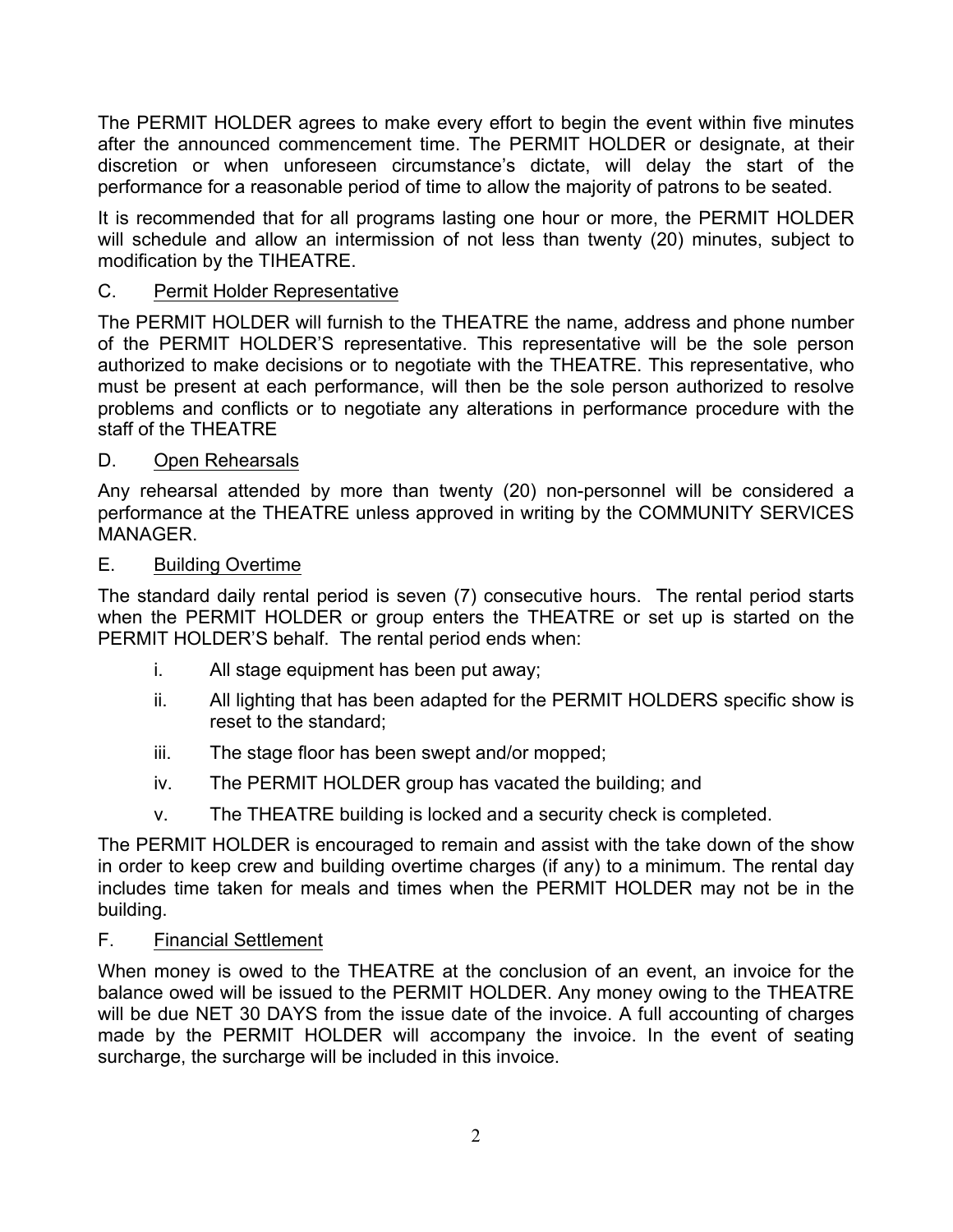# **3. TECHNICAL FACILITIES AND EQUIPMENT**

# A. Technical Staff

When the PERMIT HOLDER is using technical equipment, qualified technical persons are required to operate the equipment. A listing of these personnel can be made available to the PERMIT HOLDER upon request. Cost of this staff is the responsibility of the PERMIT HOLDER. Under special circumstances for those PERMIT HOLDERS providing special technical staff, arrangements can be made with the COMMUNITY SERVICES MANAGER.

### B. Backstage Policies

- i. All the PERMIT HOLDER effects must be removed from the building at the termination of the rental period. If effects are not removed, they will be removed at the owner's expense. All technical aspects of events conducted at the THEATER are subject to supervision and approval of the COMMUNITY SERVICES MANAGER.
- ii. Painting is not permitted in the THEATRE except in the loading dock area. Appropriate drop cloths must be used to protect the floor. Expense to repair any damage will be charged back to the PERMIT HOLDER.
- iii. No stapling, screw/Jig or nailing into the stage floor is permitted.
- iv. All exit doors and hallways must be kept clear from obstruction at all times.
- v. No costumes, properties, etc., are to be hung from the fire equipment, emergency lighting fixtures or backstage equipment at any time.
- vi. Food and drink are not permitted in the THEATRE, catwalks or control room.
- vii. Nothing may be attached to the stage drapes. This includes anything that may be pinned or taped to the curtains.
- viii. There will be no tours of the THEATRE, backstage or any of the technical areas without the authorization of the COMMUNITY SERVICES MANAGER or designate.
- ix. Audience members should be prevented from going on the stage or into the backstage area after a performance. Guests of the performers can be greeted in the lobby.

### C Additional Equipment

Audio-visual equipment, including VCR and TV monitor, flip charts, video projector easels or other specialized equipment may be arranged at a cost to the PERMIT HOLDER, through the COMMUNITY SERVICES MANAGER or designate pending availability.

The piano(s) are to be used only as instruments, not as stage props, (Users should feel free to bring in their own pianos for such uses.) The THEATRE reserves the right to restrict the use of the piano(s) at any time.

The group will pay for any damage suffered to the piano(s) during their use by a group. The piano(s) will he inspected by the COMMUNITY SERVICES MANAGER or designate and the PERMIT HOLDER prior to and following each use.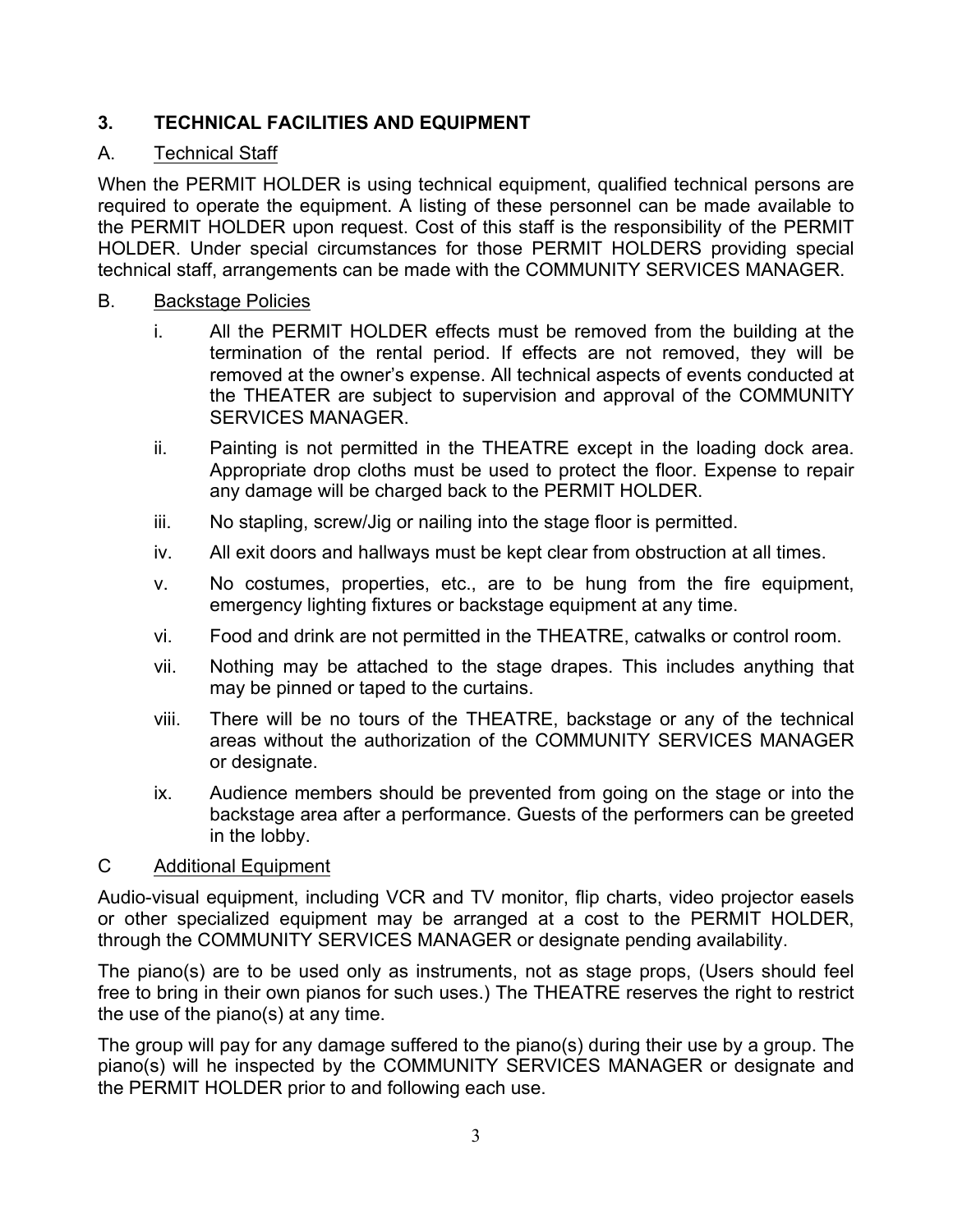## D. Orchestra Pit-Stage Thrust

The orchestra pit is available for use by any PERMIT HOLDER using the THEATRE. It is, however, due to its design, very labour intensive to move. Please consult the COMMUNITY SERVICES MANAGER or designate when making plans to utilize the orchestra pit.

If the PERMIT HOLDER wishes to use a piano in the orchestra pit, an electrical cord may be supplied.

## **4. BUILDING PERSONNEL**

### A. Front of House Crew

All PERMIT HOLDERS must supply the required front of house personnel including stage crew, house manager, security, ushers, box office, etc. in order to ensure that THEATRE policies are adhered to.

### **5. CATERTING**

### A. All Caterers

All food services must he supplied by a caterer arranged through or authorized by the COMMUNITY SERVICES MANAGER.

#### B. Licensed Events

The High School Cafeteria adjacent to the Lobby is available for special licensed events subject to Fort Frances Municipal Alcohol Policies.

### **6. GENERAL POLICIES**

### A. Obstructions

No portions of the sidewalks, entries, passages, vestibules, halls or ways of access to public utilities of the THEATRE will be obstructed by the PERMIT HOLDER or caused or permitted to be used for any play other than ingress and egress to and from the THEATRE. The doors, stairways or openings that reflect or admit light into any portion of the THEATER, including hallways, corridors and passageways, also radiators and house lighting fixtures, will in no way he obstructed by the PERMIT HOLDER. Fire exits and aisles in the auditorium seating area of the THEATRE must be kept clear of obstructions at all times. No equipment may be set up in the aisles (e.g. video cameras).

### B. Lost Articles

The COMMUNITY SERVICES MANAGER or designate will have the sole right to collect, to have custody of and to dispose of articles left in the building by persons attending any performance, exhibition or entertainment presented in the THEATRE. The PERMIT HOLDER, and any other persons in the PERMIT HOLDER'S employ or under his/her control, will not collect nor interfere with the collection or custody of such articles. LOST AND FOUND: Please call the COMMUNITY SERVICES MANAGER or designate.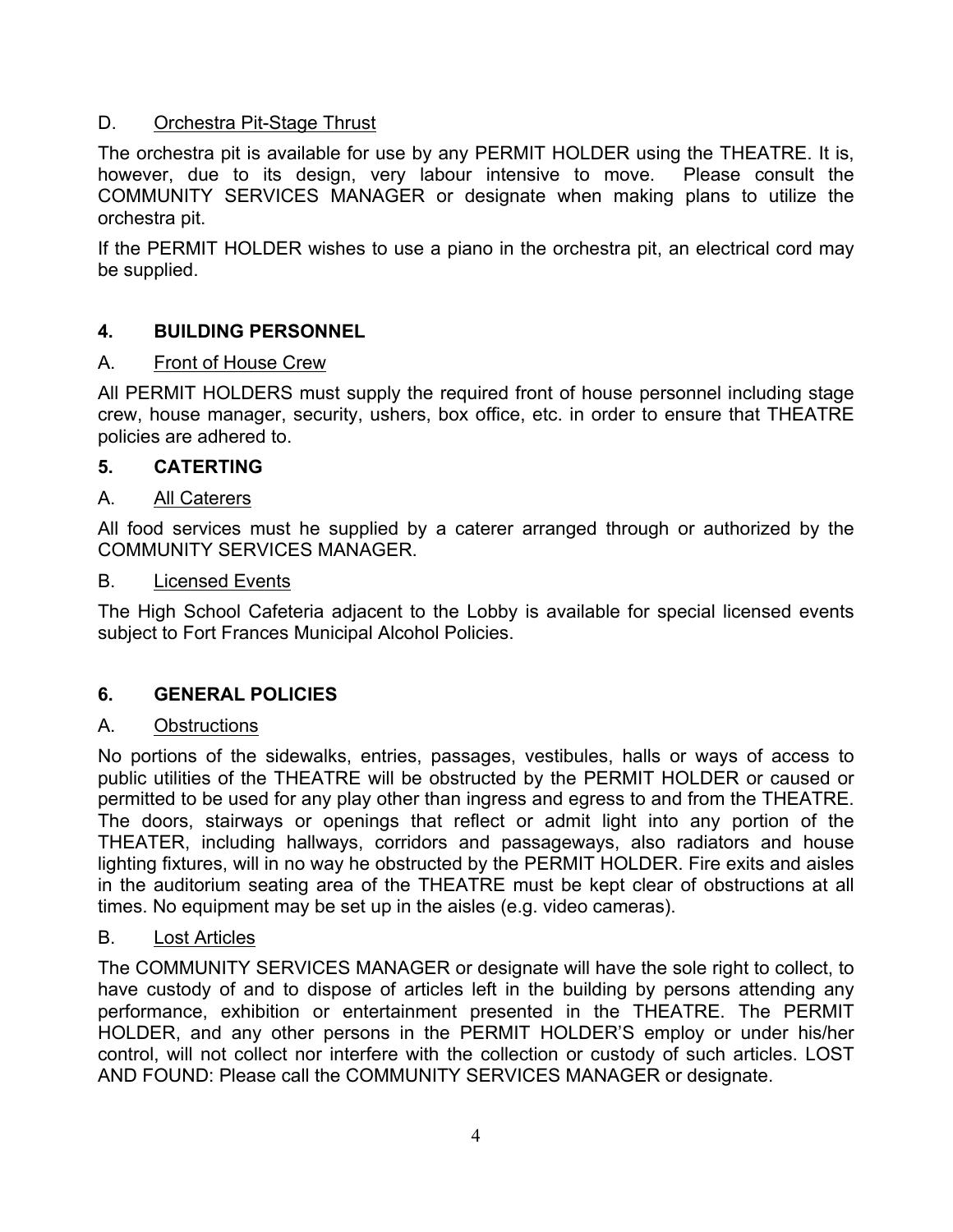Where lost articles can readily be identified to be the property of the PERMIT HOLDER, his employee, or others under his/her control, the COMMUNITY SERVICES MANAGER or designate will make every effort to return articles to the rightful owner, but will not be responsible for incurring any cost for shipping said articles to the owner.

# C. Storage

In the receipt handling, care or custody of property of any kind shipped or otherwise delivered to the THEATRE, either prior to, during, or subsequent to the use of the THEATRE by the PERMIT HOLDER, the THEATRE and its officers, agents and employees shall act solely for the accommodation of the PERMIT HOLDER; and the THEATRE and its officers, agents or employees, will not be liable for any loss, damage or injury to such property. Any storage of the PERMIT HOLDER property prior to or following the contract is not permitted unless special arrangements are made with the THEATRE.

## D. Reproductions and Sale of Items Produced at the Townshend Theatre

No reproduction of any kind, whether by radio, broadcasting, television, filming, photographing, taping, sound recording or otherwise, will be permitted without the prior consent of the COMMUNITY SERVICES MANAGER or designate. An additional charge may be made by the THEATRE, and paid for by the PERMET HOLDER, for any such reproduction in respect of each engagement for which consent is granted. The name Townshend Theatre must appear on all such reproductions.

## E. Smoking

Smoking in the THEATRE is not permitted in any area. The Town of Fort Frances designates the Townshend Theatre as a non-smoking building. By agreement with the Rainy River District School Board there is to be no smoking on Board property.

The PERMIT HOLDER will be responsible for enforcing smoking regulations. Failure on the part of the PERMIT HOLDER to enforce these regulations of its staff and personnel will constitute a breach of the PERMIT and can, at the option of the THEATRE MANAGEMENT, cause the termination of said PERMIT, with all advance deposits forfeited as liquidated damages. In addition, the PERMIT HOLDER will be liable for any fines or penalties under by-law.

The PERMIT HOLDER'S production requires cast members to smoke on stage, the COMMUNITY SERVICES MANAGER must provide prior approval at the time the Theatre Rental Agreement is signed. Once approved and at the PERMIT HOLDER'S expense, ALL advertising must include a disclaimer that smoking is part of the production.

## F. Food and Beverages

Food and beverages will not he allowed in the THEATRE performance seating area, catwalks and control room.

## G. Loading Entrance

All articles, exhibits, fixtures, materials, displays, etc., will be brought into or out of the building only at such entrances as may be designated by the COMMUNITY SERVICES MANAGER or designate.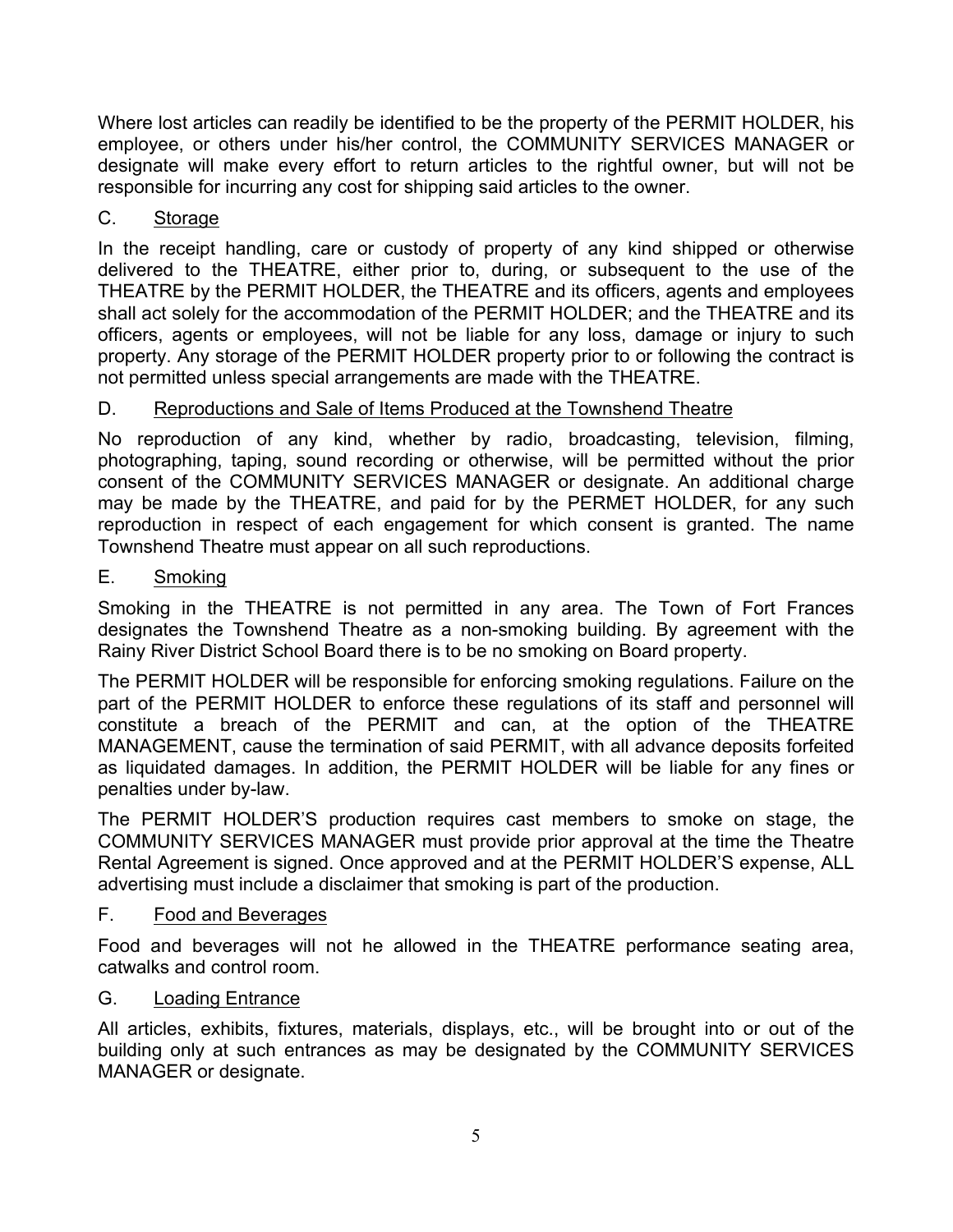The term objectionable persons shall include those persons who by virtue of disorderly conduct, intoxication, disruptive behaviour, violation of building policy, municipal, provincial or federal law, make the proper conduct of business, an event, or the enjoyment by others of the event, difficult or impossible.

# H. Compliance with Laws

The PERMIT HOLDER will comply with all laws of Canada, the Province of Ontario, and all by-laws and regulations of the Town of Fort Frances and the PERMIT HOLDER will not suffer to be done anything on the property of the THEATRE in violation of any laws, bylaws, rules or regulations. The licensed premises shall not be used for any illegal, indecent or immoral purposes.

# I. Right to Alter Operating Procedures Manual

At their discretion, Council may change, alter, amend or cancel any or all of the articles and/or sections of the Operating Procedures Manual any time and from time to time as it affects an individual PERMIT. Any change will be confirmed to the PERMIT HOLDER.

# J. Schedule of Rental Rates and Charges

A current schedule of rental charges for space, equipment, personnel, and services will be available upon request from the THEATRE.

# K. Refusal to License

The COMMUNITY SERVICES MANAGER or designate or the Town Council may refuse to rent the facility for any event, activity or performance if it's determined that the event, activity or performance, or the audience response to the event, activity or performance, will cause physical damage or unusual risk of damage to the THEATRE. In addition, any history or lack of financial reliability or previous failure to comply with the Operating Procedures may result in a refusal to rent.

# L. Insurance

The PERMIT HOLDER is required to secure insurance in the amount of \$1million to cover it for liability during use of the THEATRE. The PERMIT HOLDER to the THEATRE upon request must supply a certificate of proof of insurance.

The PERMIT HOLDER and patrons shall keep the roadway around the THEATRE clear at all times for the passing of the THEATRE'S staff and patrons as well as for emergency vehicles. No emergency exit doors shall be blocked in any manner.

# M. Basic Conditions of Use

- i. PERMIT HOLDERS shall completely indemnify and save haniiless the THEATRE and the TOWN OF FORT FRANCES and shall provide proof of separate public liability insurance (at a minimum coverage per incident of one million (\$1,000,000.00) dollars).
- ii. PERMIT HOLDERS shall conduct the event in a safe, secure and orderly manner.
- iii. PERMIT HOLDERS shall remove all material and debris from the parking area and grounds immediately following the event.